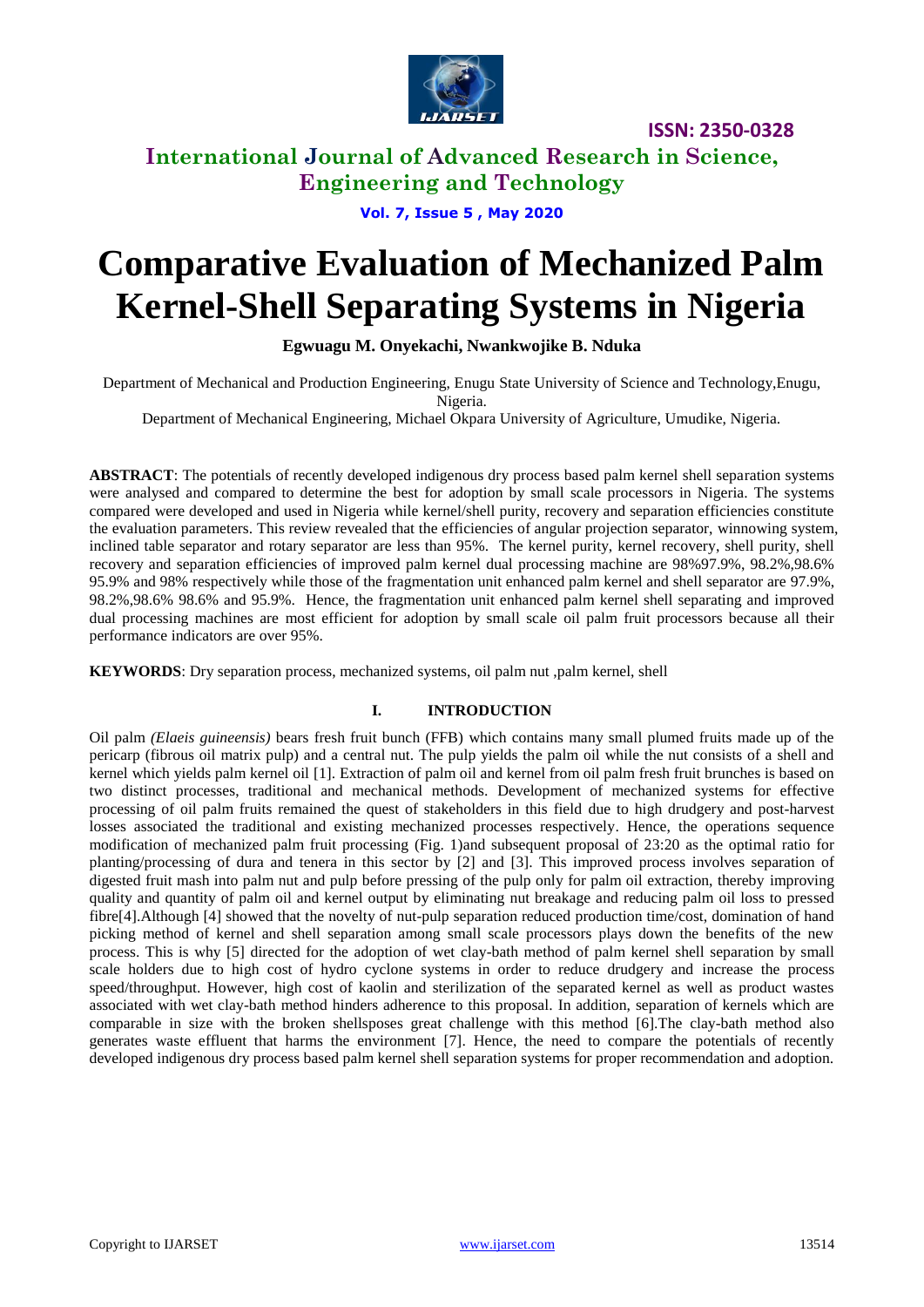

**ISSN: 2350-0328**

# **International Journal of Advanced Research in Science, Engineering and Technology**

## **Vol. 7, Issue 5 , May 2020**



Fig.1: Operation Sequence modified-mechanized palm oil and kernel extraction process [2]

#### **II. METHODOLOGY**

This study involves empirical survey of the claimed performance indicators of different mechanized palm kernel-shell separating systems developed in Nigeria. The evaluation parameters include kernel purity, shell purity, kernel recovery, shell recovery and separation efficiencies. Kernel and shell recovery efficiencies are respective percentage of the kernels and shells in the feed mixture recovered which are determined using the following relations [8]:

| <b>TOOK</b><br>$K_r = \frac{k}{k+e}$ | (1) |
|--------------------------------------|-----|
| 100s                                 |     |
| $S_r = \frac{1}{s+e}$                | (2) |

Where  $K_r$  is kernel recovery efficiency,  $S_r$  shell recovery efficiency, *k*is mass of the kernels recovered; *s* is mass of the shells recovered and *e* is mass of unseparated kernel and shells mixture. Kernel or shell purity are inverse of their contaminants. Kernel contaminant (Kc) refers to the percentage of shell, uncracked nuts and other impurities in the recovered kernels while shell contaminant (Sc) constitutes the percentage of kernels, uncracked nuts and other impurities in the recovered shell [8]. Thus;

$$
K_c = \frac{c}{k + C} \times 100
$$
 (3)  

$$
S_c = \frac{f}{s + f} \times 100
$$
 (4)

Where *C* is the mass of shells, uncracked nuts and other impurities found in the kernels while*f*is the mass of kernels, uncracked nuts and other impurities contained in the shells. Separation efficiency  $(\eta)$  constitutes the percentage of the recovered clean kernels and shells in feed mixture  $(w)$ .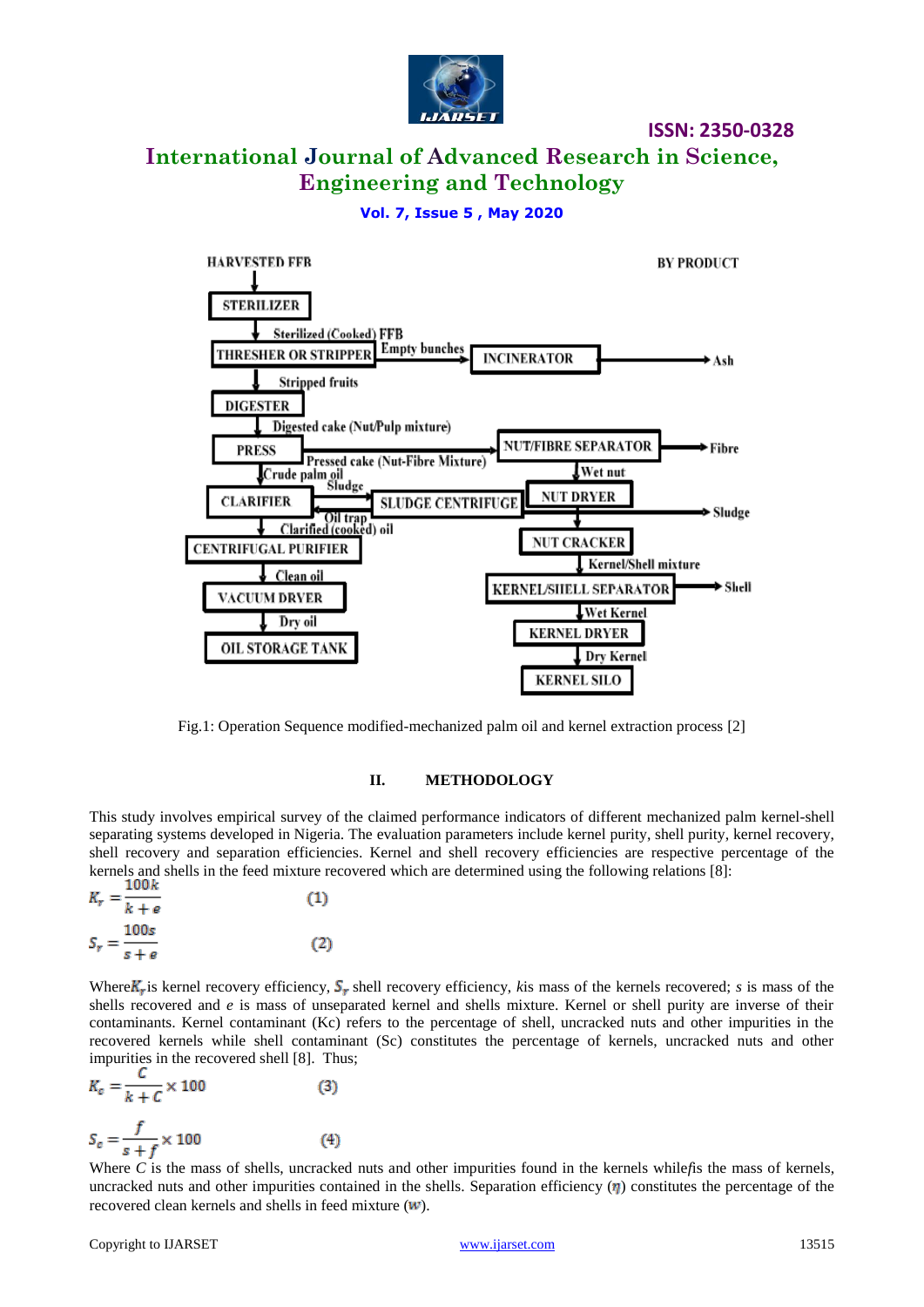

# **ISSN: 2350-0328 International Journal of Advanced Research in Science, Engineering and Technology**

## **Vol. 7, Issue 5 , May 2020**

 $\eta = \frac{100k(k+s)}{W}$ 

 $(5)$ 

#### **III. RESULTS AND DISCUSSION**

This review revealed low separation efficiencies of 87%,78.5%, 82% and 94.17% for an angular projection separation [9], winnowing system [10], inclined table separator [11], and rotary separator[12] respectively (Fig. 2).Although the separation efficiency of the rotary separator of 94.17% is approximately within the acceptable 95%, its respective kernel purity, kernel recovery, shell purity, shell recovery and separation efficiencies of 73.12%, 91.89%, 73.66% and 80.16% indicated high material waste associated with its usage. The kernel purity, kernel recovery, shell purity, shell recovery and separation efficiencies of improved palm kernel dual processing machine are 98%97.9%, 98.2%,98.6% 95.9% and 98% respectively [13] while those of the fragmentation unit enhanced palm kernel and shell separator are 97.9%, 98.2%,98.6% 98.6% and 95.9% [14]. Hence, the works of [13] and [14] are the most efficient system for adoption by small scale processor since all their performance indicators are above 95%



Fig 2: Separation efficiencies of some palm kernel-shell separating machines in Nigeria [7-14]

## **IV. CONCLUSION**

The work revealed that the improved palm kernel dual processing machine and palm kernel shell separator with fragmentation unit are most efficient systems for adoption by small scale oil palm fruit processors This because their kernel purity, kernel recovery, shell purity, shell recovery and separation efficiencies are over 95%.